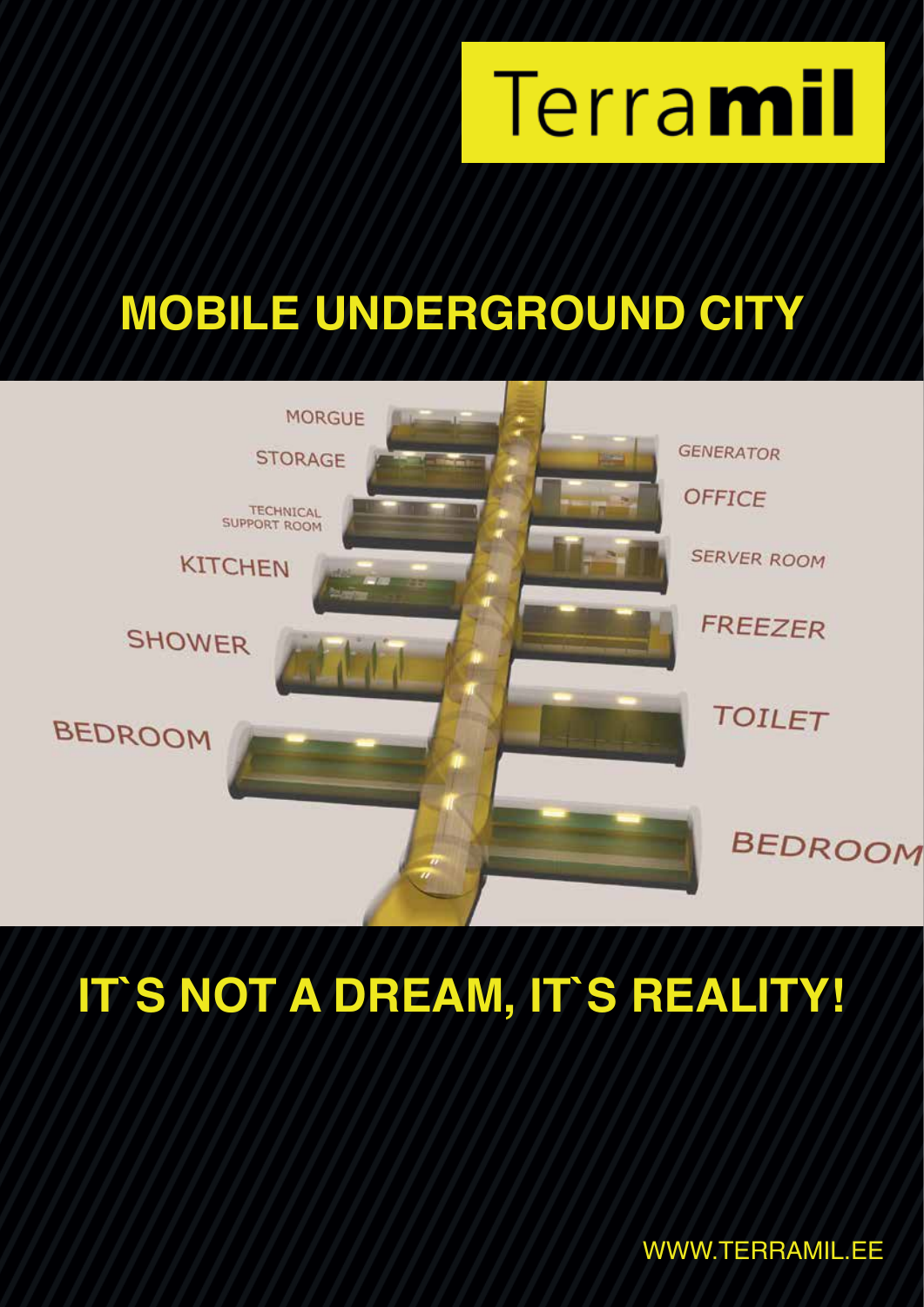# TABLE OF CONTENTS

Page Nr.

- 2. TABLE OF CONTENTS
- 3. GENERAL INFORMATION
- 4. OFFICE MODULE
- 5. BEDROOM MODULE
- 6. SHOWER MODULE
- 7. TOILET MODULE
- 8. KITCHEN MODULE
- 9. STORAGE MODULE
- 10. TECHNICAL SUPPORT MODULE
- 11. GENERATOR MODULE
- 12. SERVER MODULE
- 13. COLDROOM/FREEZER MODULE
- 14. MORGUE MODULE
- 15. CORRIDOR MODULE

TERRAMIL OÜ

Register code:12710592 Phone: +372 5647 7000<br>Gaasi tee 11, Lehmia küla e-mail: kristo@terramil.ee Gaasi tee 11, Lehmja küla Rae vald, Harjumaa WWW.TERRAMIL.EE 2 ESTONIA

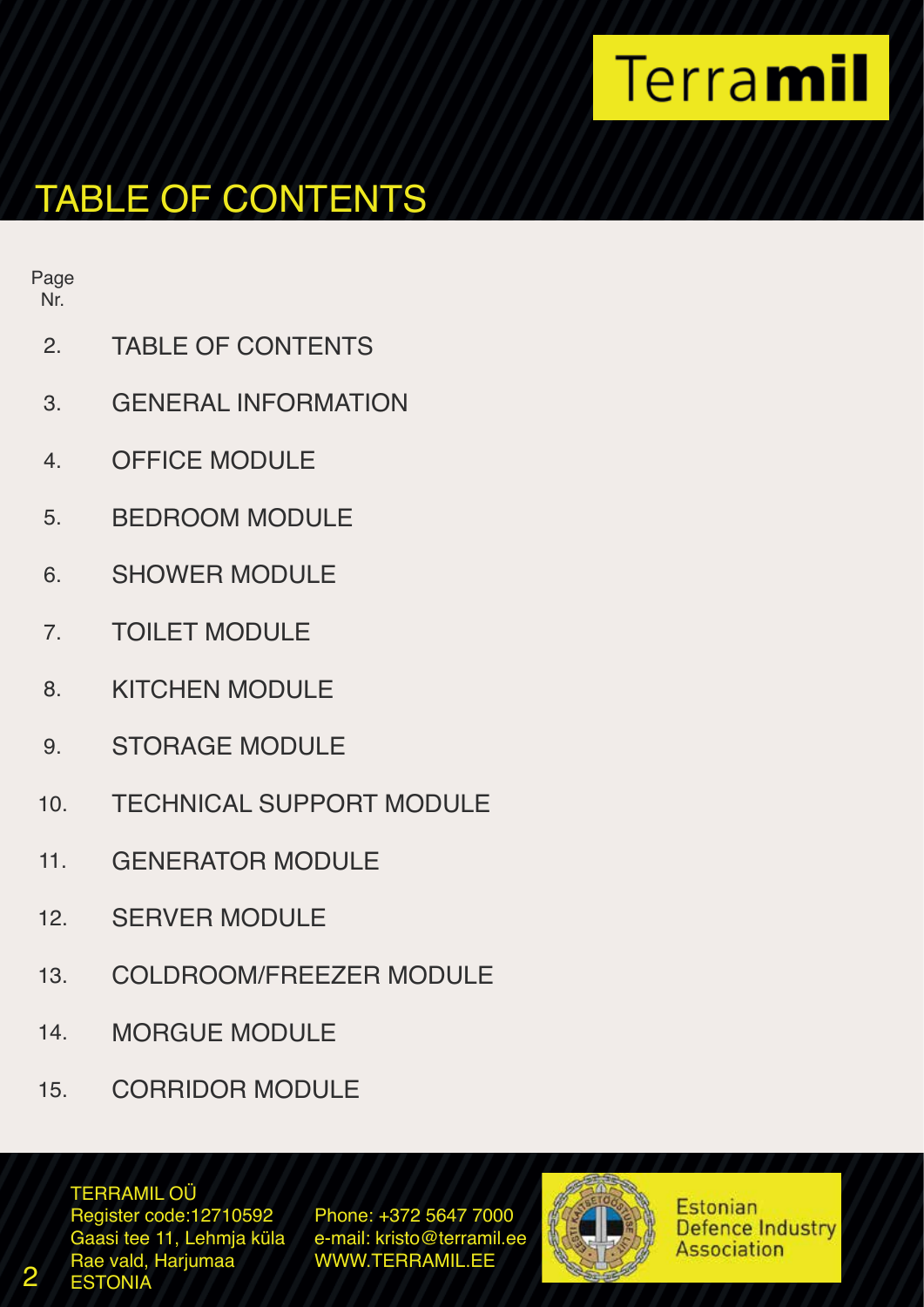# GENERAL INFORMATION

Present brochure gives you an overview of an underground shelter system, designed to protect people from attacks by heavy weapons.

The shelters are manufactured from a material, that ensures water tightness, durability and light weight. Material is suitable for use in almost any environment – safe handling temperatures range from -80 to +60 degrees Celsius. The products have been succesfully tested for the use in seismologically active areas. And the material is completely safe for human contact.

Defensive properties of the shelter depend mainly on three factors – the material used for the construction, used wall profile and the installation depth. Real life tests have shown that installation depth of 2m is enough to protect agianst 155mm shells. Thus the shelter is a great choise for the usage in all – civil, war and crisis areas. Testing with different types of heavy weapons was carried out during 2014 by the Estonian Defence Forces. The results are represented in a detailed report, issued by the work environment laboratory of the University of Tartu Testing Centre.

Our scope of supply of the shelters includes special purpose modules of which every one is designed for a certain purpose, for example including but not limited to sleeping module, kitchen, washing room, toilets, warehouse, coldroom/freezers, technological support room etc. In addition to that a completely new special purpose module can be designed according to the customer requests. Each module is usable as a separate shelter or it can be used as a part of a larger shelter system, compiled according to the requests of the customer. In addition to standard equipment auxiliary systems like CBRN protection, air and water purification systems etc.

All standard modules can be transported using regular trucks – the outside dimensions and the weight of the modules correspond to all legislative norms on regular road transportation. The weight of the standard modules is 2-3 tonnes, so even excavators used for digging the installation trench, can be used for loading and unloading the modules. It takes about 1,5h to install one standard module, this includes all the operations from arriving to the construction site and leaving from there.

The standalone shelter module or the more complicated shelter system can be easily relocated, when the services of the system is not required any more in a certain location. The possibility the repeatedly use shelter in different locations is one of the advantages of this type of system. The number of the installation cycles is not limited.

The advantages of our shelter system are:

- Water tightness
- Light weight
- Mobile
- Fast installation
- Fast relocation after usage
- Repeatedly usable
- Vast number of choices when compiling the shelter system

TERRAMIL OÜ Gaasi tee 11, Lehmja küla Rae vald, Harjumaa WWW.TERRAMIL.EE ESTONIA 3

Register code:12710592 Phone: +372 5647 7000<br>Gaasi tee 11. Lehmia küla e-mail: kristo@terramil.ee

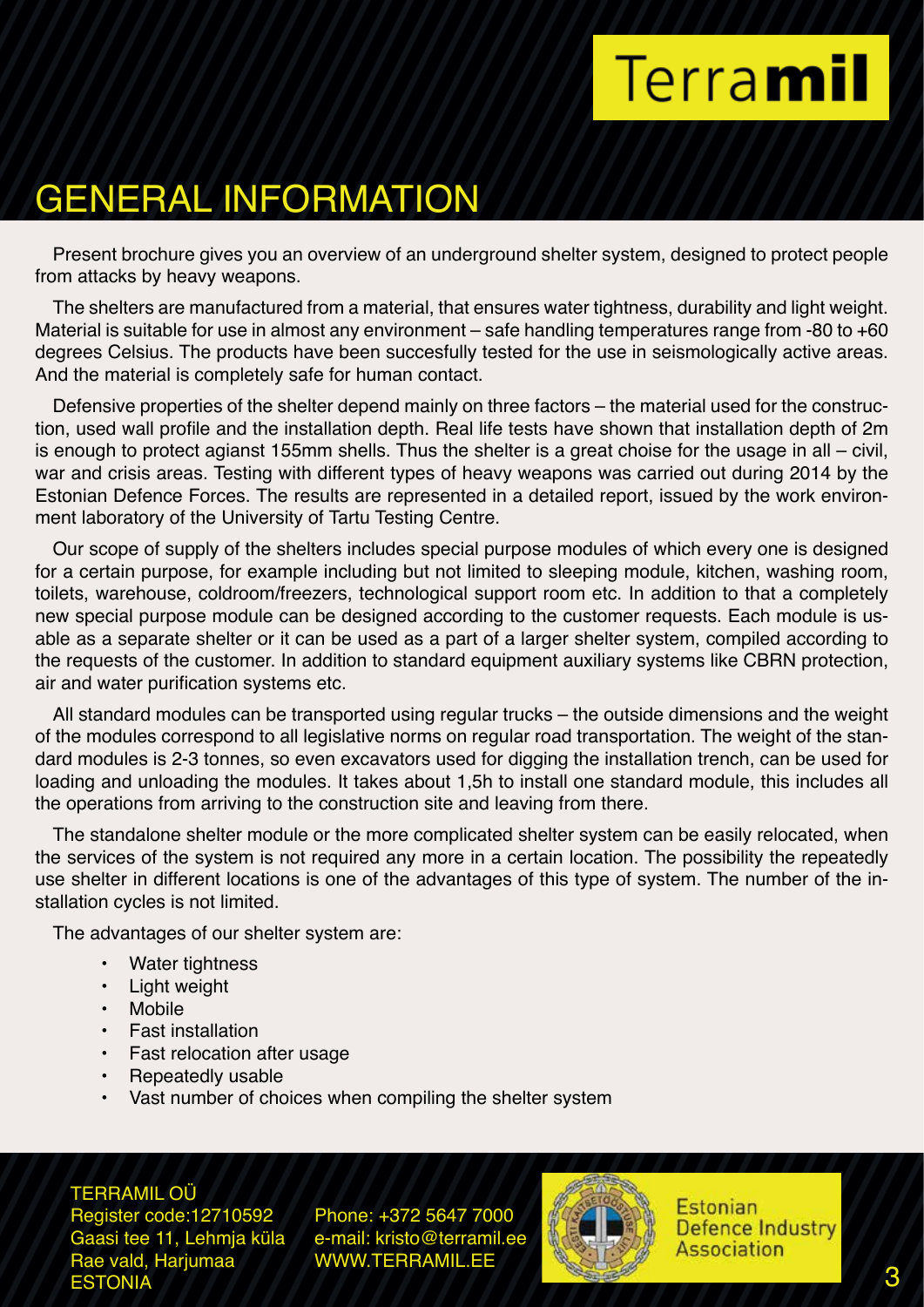

# OFFICE MODULE



#### **Outside dimensions:** 6 x 2,4 m

**Weight:** Approximately 2 t

**Price:** Starting at 23 000 EUR

**The price includes:** Shelter module itself, readiness to be connected to electrical, data and ventilation networks, lighting, basic office furniture for 2 working stations.

TERRAMIL OÜ Register code:12710592 Phone: +372 5647 7000<br>Gaasi tee 11, Lehmia küla e-mail: kristo@terramil.ee Gaasi tee 11, Lehmja küla<br>Rae vald, Harjumaa **ESTONIA** 

WWW.TERRAMIL.EE

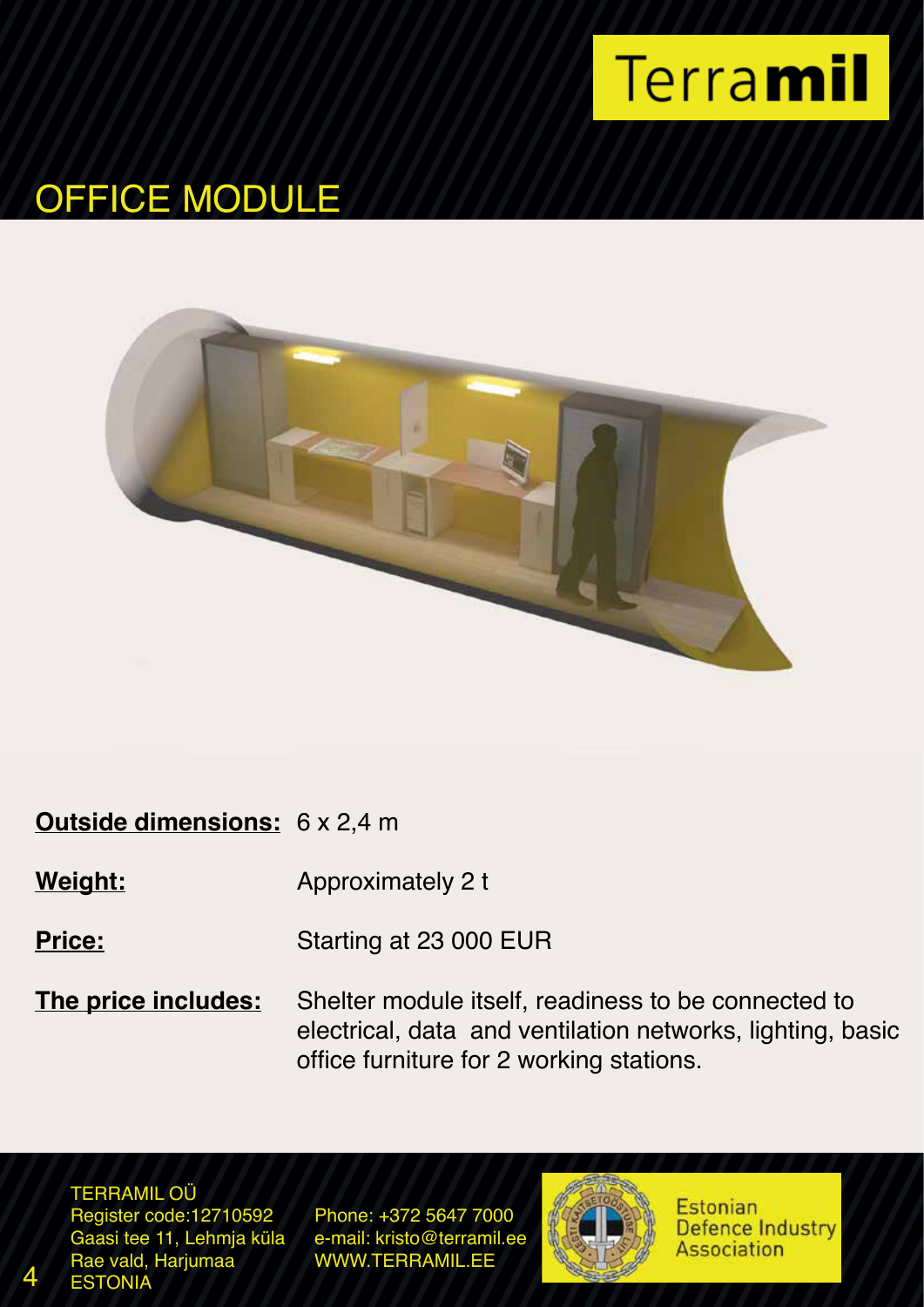

### BEDROOM MODULE



### **Outside dimensions:** 6 x 2,4 m

**Weight:** Approximately 2 t

**Price:** Starting at 18 000 EUR

**The price includes:** Shelter module itself, beds, readiness to be connected to electrical and ventilation networks, lighting, weapon bracket for each person.

TERRAMIL OÜ Register code:12710592 Phone: +372 5647 7000<br>Gaasi tee 11, Lehmia küla e-mail: kristo@terramil.ee Gaasi tee 11, Lehmja küla<br>Rae vald, Harjumaa Rae vald, Harjumaa WWW.TERRAMIL.EE<br>ESTONIA ESTONIA **1999 - STONIA 1999, STONIA 1999, STONIA** 1999, STONIA 1999, STONIA 1999, STONIA 1999, STONIA 1999, STO

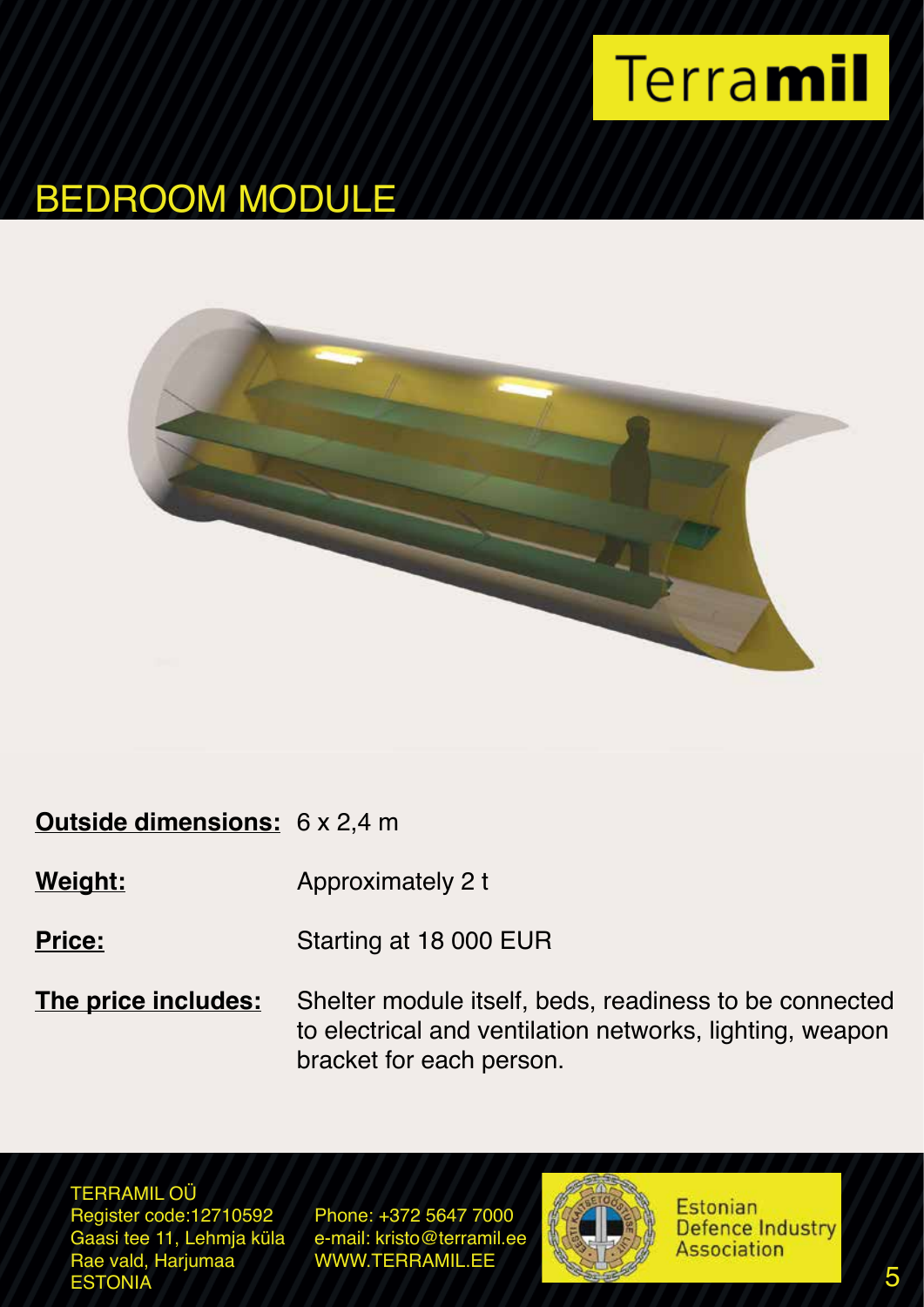

# SHOWER MODULE



#### **Outside dimensions:** 6 x 2,4 m

**Weight:** Approximately 3 t

**Price:** Starting at 35 000 EUR

**The price includes:** Shelter module itself, readiness to be connected to electrical, water, sewage and ventilation networks, lighting, humidity proof door.

TERRAMIL OÜ Register code:12710592 Phone: +372 5647 7000<br>Gaasi tee 11, Lehmia küla e-mail: kristo@terramil.ee Gaasi tee 11, Lehmja küla<br>Rae vald, Harjumaa 6 ESTONIA

WWW.TERRAMIL.EE

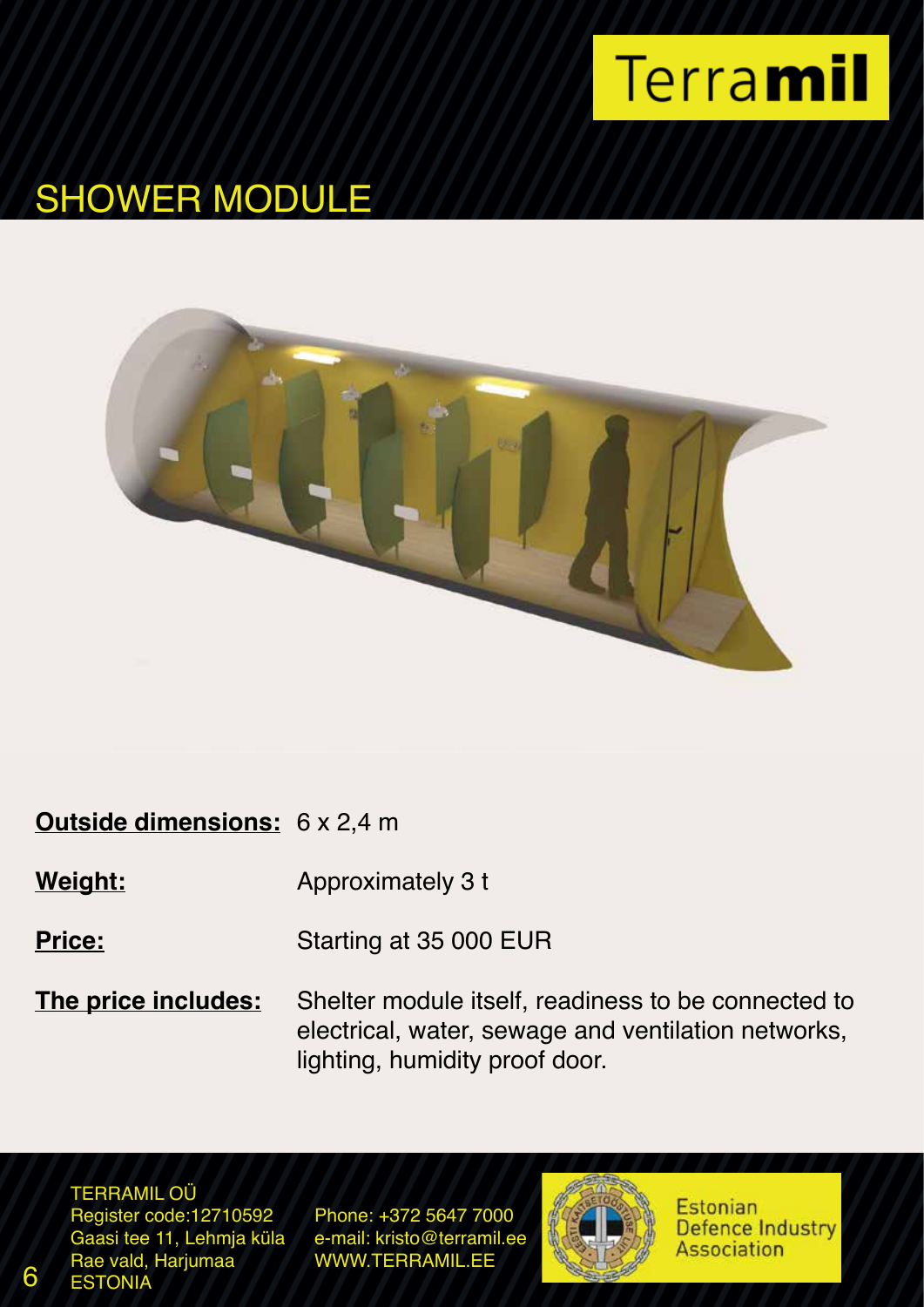

# TOILET MODULE



### **Outside dimensions:** 6 x 2,4 m

**Weight:** Approximately 3 t

**Price:** Starting at 27 000 EUR

**The price includes:** Shelter module itself, readiness to be connected to electrical, water, sewage and ventilation networks, lighting, door.

TERRAMIL OÜ Register code:12710592 Phone: +372 5647 7000<br>Gaasi tee 11, Lehmia küla e-mail: kristo@terramil.ee Gaasi tee 11, Lehmja küla<br>Rae vald, Harjumaa Rae vald, Harjumaa WWW.TERRAMIL.EE<br>ESTONIA ESTONIA **7** T

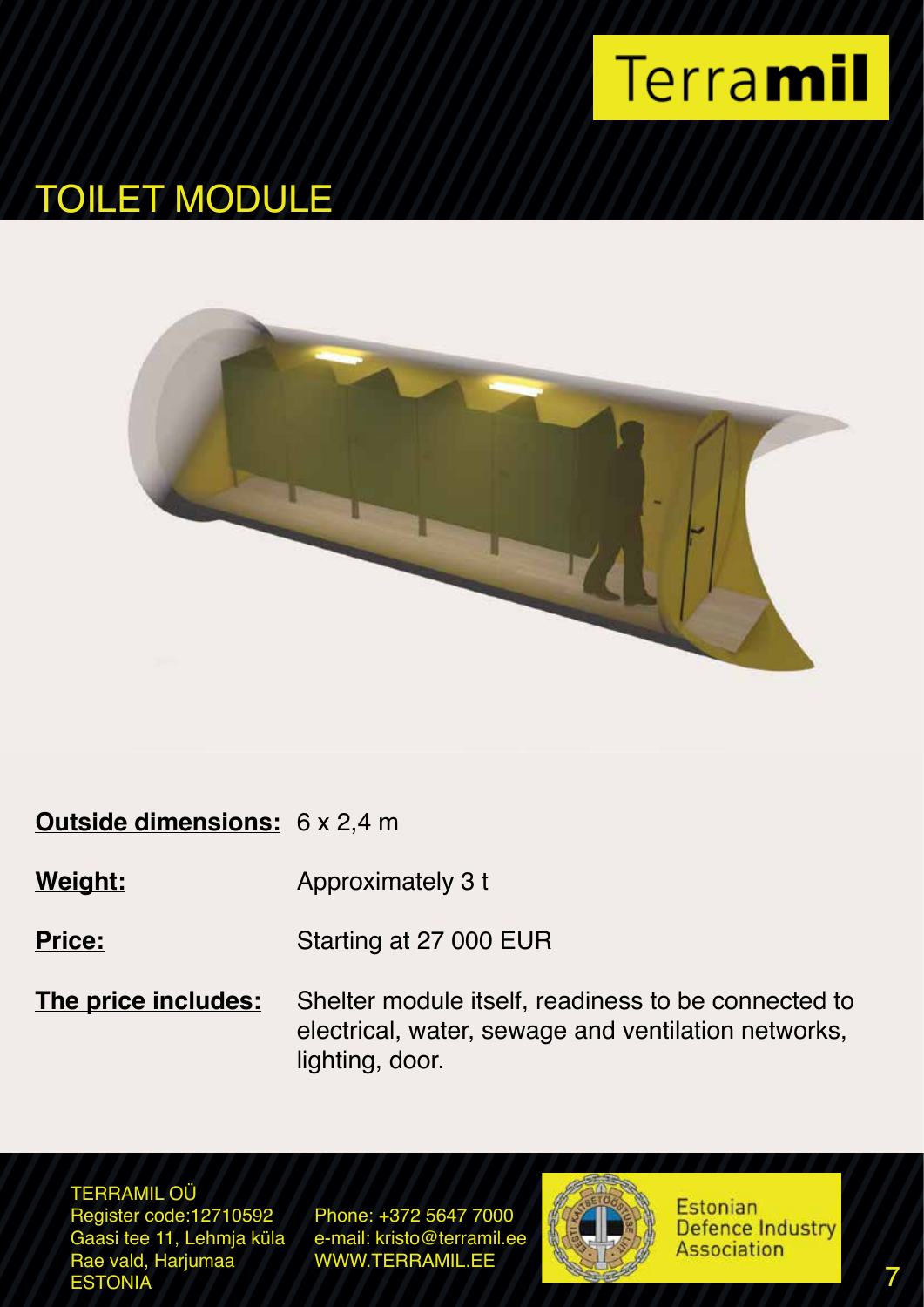

# KITCHEN MODULE



#### **Outside dimensions:** 6 x 2,4 m

**Weight:** Approximately 3 t

**Price:** Starting at 35 000 EUR

**The price includes:** Shelter module itself, readiness to be connected to electrical, water, sewage and ventilation networks, lighting, 2 stoves and hot plate systems, 4 sinks, basic furniture.

TERRAMIL OÜ Register code:12710592 Phone: +372 5647 7000<br>Gaasi tee 11, Lehmja küla e-mail: kristo@terramil.ee Gaasi tee 11, Lehmja küla<br>Rae vald, Harjumaa 8 ESTONIA

WWW.TERRAMIL.EE

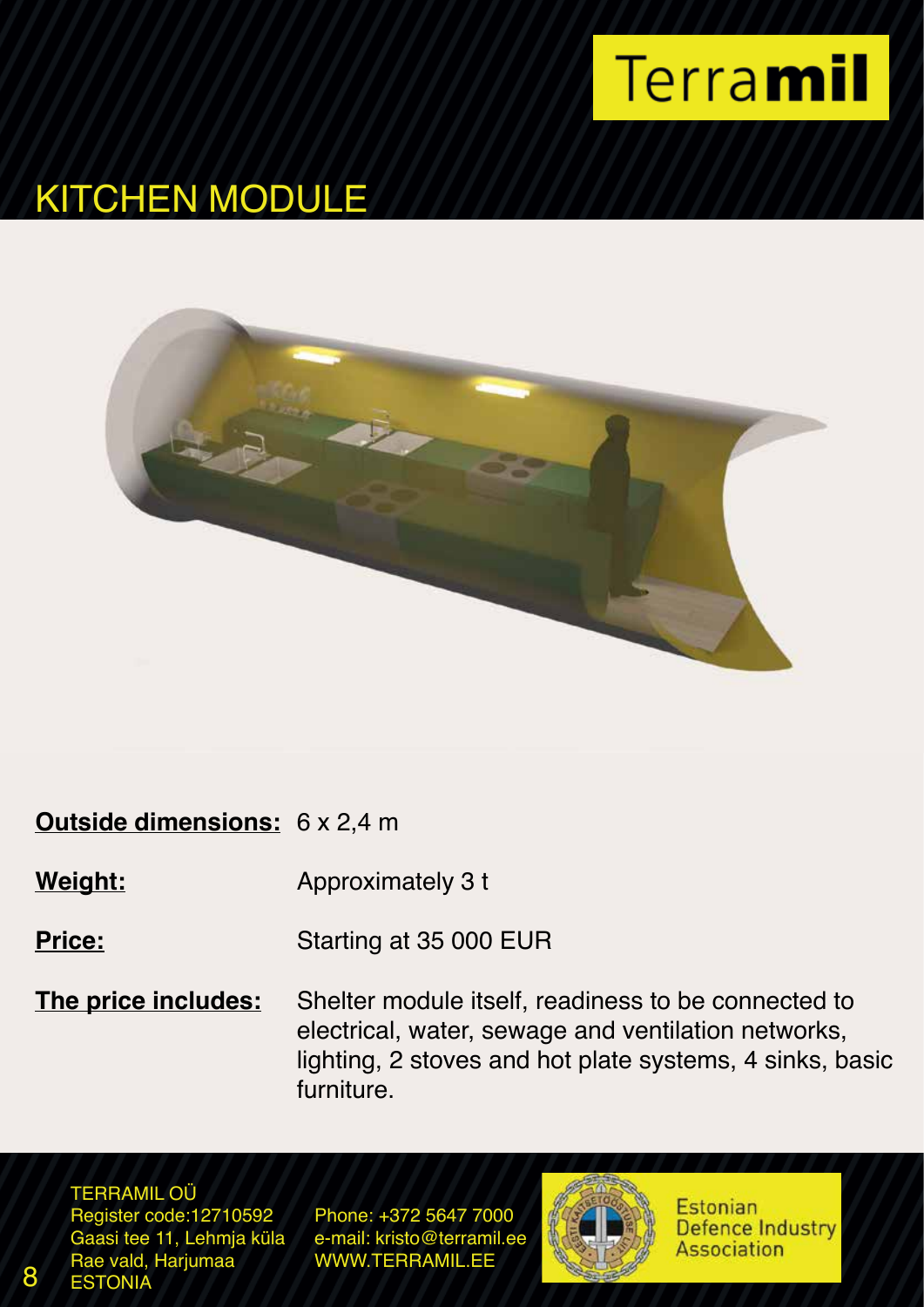

### STORAGE MODULE



### **Outside dimensions:** 6 x 2,4 m

**Weight:** Approximately 2 t

**Price:** Starting at 18 000 EUR

**The price includes:** Shelter module itself, readiness to be connected to electrical and ventilation networks, lighting, shelves.

TERRAMIL OÜ Register code:12710592 Phone: +372 5647 7000<br>Gaasi tee 11, Lehmia küla e-mail: kristo@terramil.ee Gaasi tee 11, Lehmja küla<br>Rae vald, Harjumaa Rae vald, Harjumaa WWW.TERRAMIL.EE<br>ESTONIA ESTONIA PRESERVATIVO DE LA CARACTERIZACIÓN EN EL CARACTERIZADO DE LA CARACTERIZA DE LA CARACTERIZA DE LA CARACTERIZA

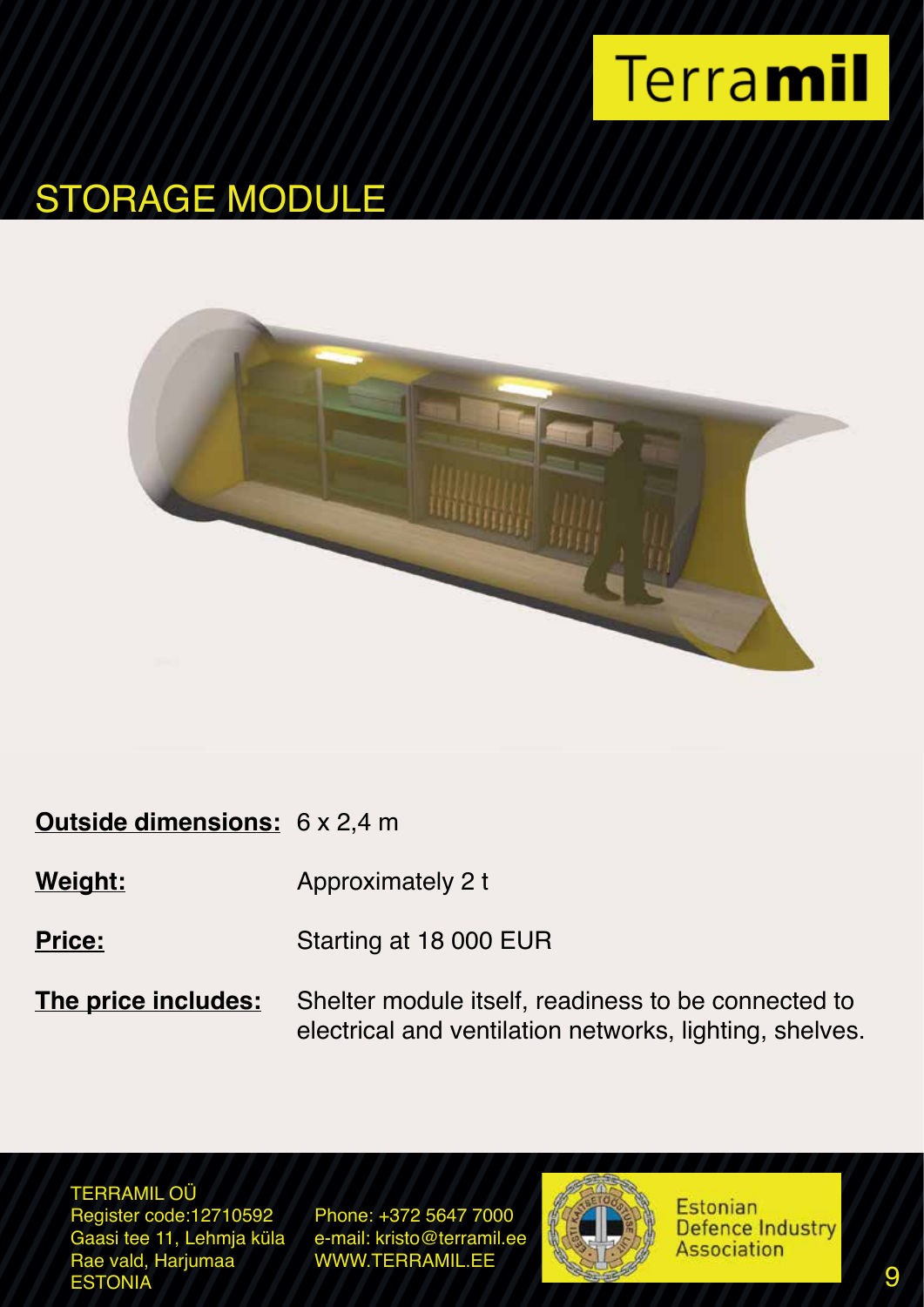# TECHNICAL SUPPORT MODULE



### **Outside dimensions:** 6 x 2,4 m

**Weight:** Approximately 2 t

**Price:** Starting at 19 000 EUR

**The price includes:** Shelter module itself, readiness to be connected to electrical, water, sewage and ventilation networks, lighting.

TERRAMIL OÜ Register code:12710592 Phone: +372 5647 7000<br>Gaasi tee 11, Lehmia küla e-mail: kristo@terramil.ee Gaasi tee 11, Lehmja küla<br>Rae vald, Harjumaa 10 ESTONIA

WWW.TERRAMIL.EE

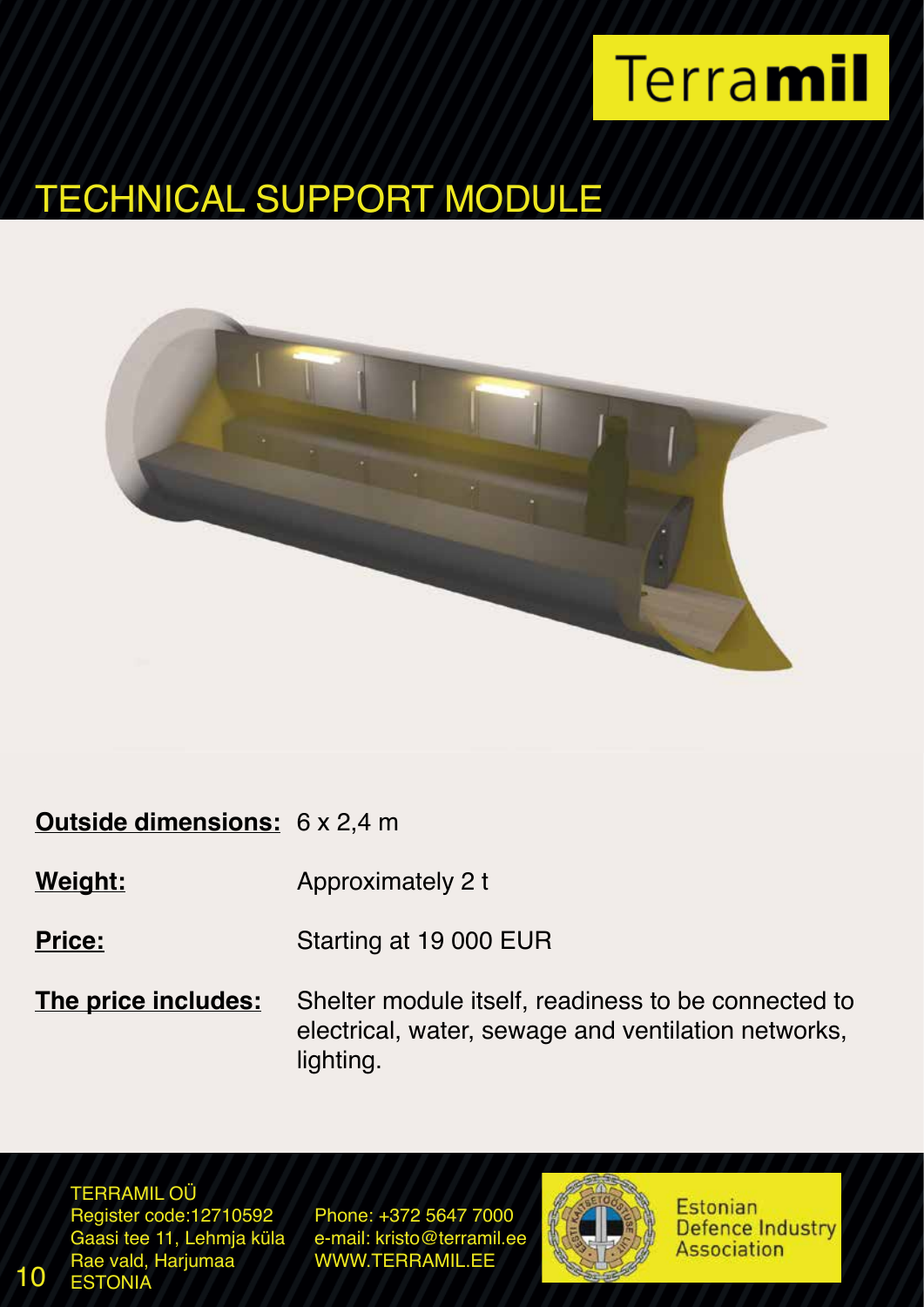

### GENERATOR MODULE



### **Outside dimensions:** 6 x 2,4 m

**Weight:** Approximately 2 t

**Price:** Starting at 35 000 EUR

**The price includes:** Shelter module itself, 10kWh generator, fuel tank, readiness to be connected to electrical and ventilation networks, lighting, sound proof door, enclosure.

TERRAMIL OÜ Register code:12710592 Phone: +372 5647 7000<br>Gaasi tee 11, Lehmia küla e-mail: kristo@terramil.ee Gaasi tee 11, Lehmja küla<br>Rae vald, Harjumaa Rae vald, Harjumaa WWW.TERRAMIL.EE<br>ESTONIA ESTONIA 11

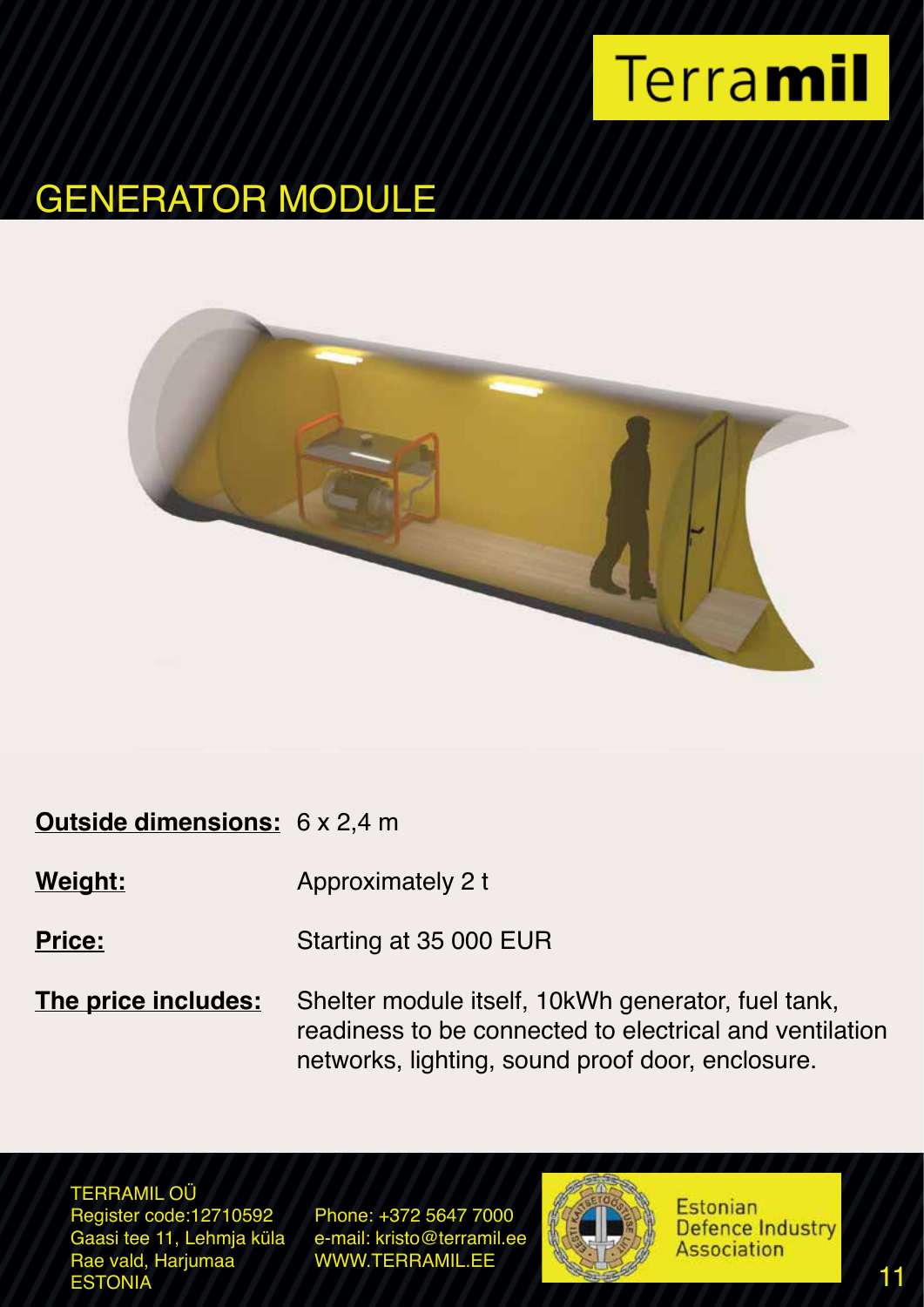

# SERVER MODULE



### **Outside dimensions:** 6 x 2,4 m

**Weight:** Approximately 3 t

**Price:** Starting at 20 000 EUR

**The price includes:** Shelter module itself, readiness to be connected to electrical, data and ventilation networks, lighting, armored door, basic office furniture for 1 working station, cooling system.

TERRAMIL OÜ Register code:12710592 Phone: +372 5647 7000<br>Gaasi tee 11, Lehmja küla e-mail: kristo@terramil.ee Gaasi tee 11, Lehmja küla<br>Rae vald, Harjumaa 12 ESTONIA

WWW.TERRAMIL.EE

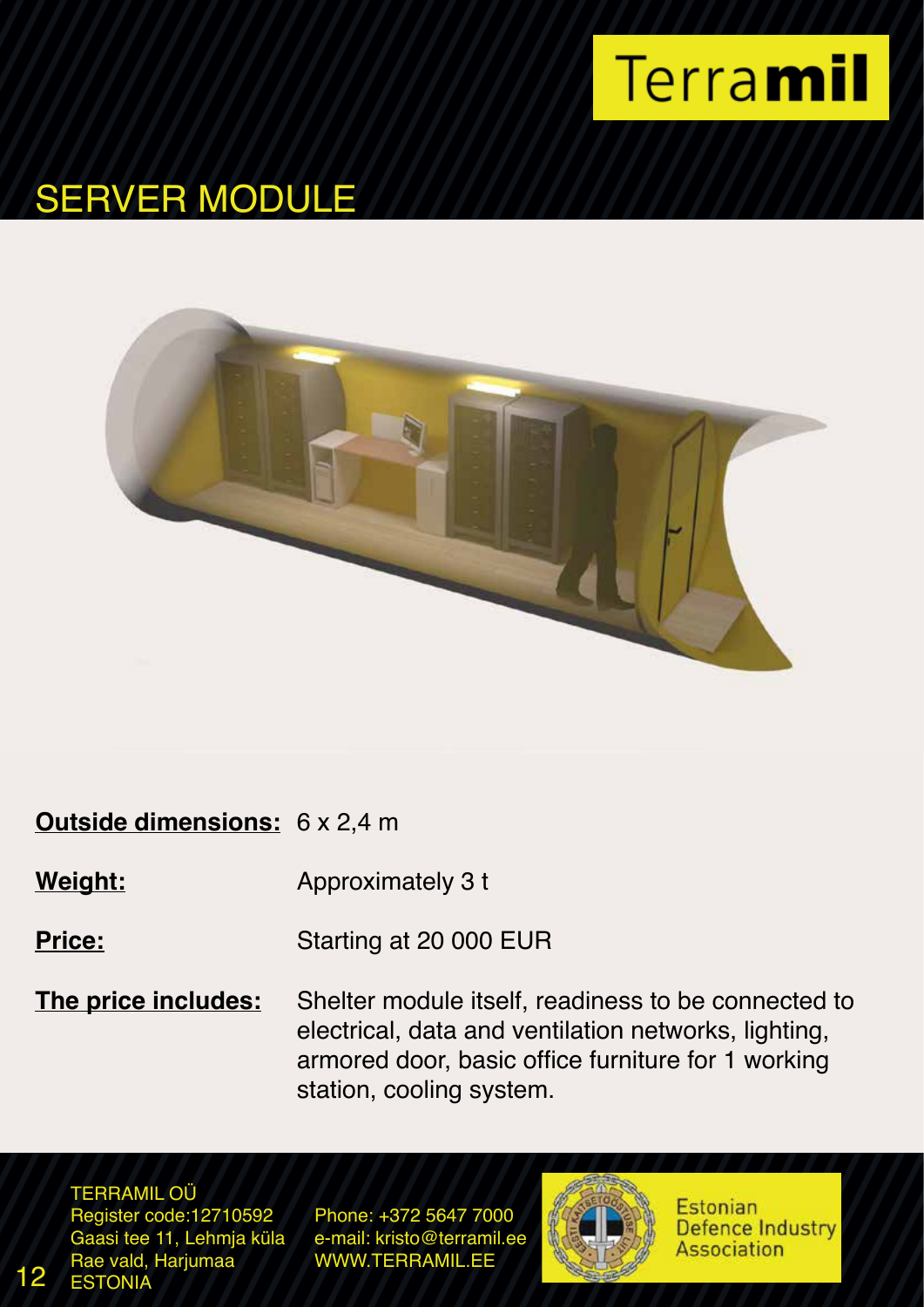# COLDROOM/FREEZER MODULE



### **Outside dimensions:** 6 x 2,4 m

**Weight:** Approximately 2 t

**Price:** Starting at 25 000 EUR

**The price includes:** Shelter module itself, refrigerator, readiness to be connected to electrical network lighting, insulated door.

TERRAMIL OÜ Register code:12710592 Phone: +372 5647 7000<br>Gaasi tee 11, Lehmia küla e-mail: kristo@terramil.ee Gaasi tee 11, Lehmja küla<br>Rae vald, Harjumaa Rae vald, Harjumaa WWW.TERRAMIL.EE<br>ESTONIA ESTONIA 13

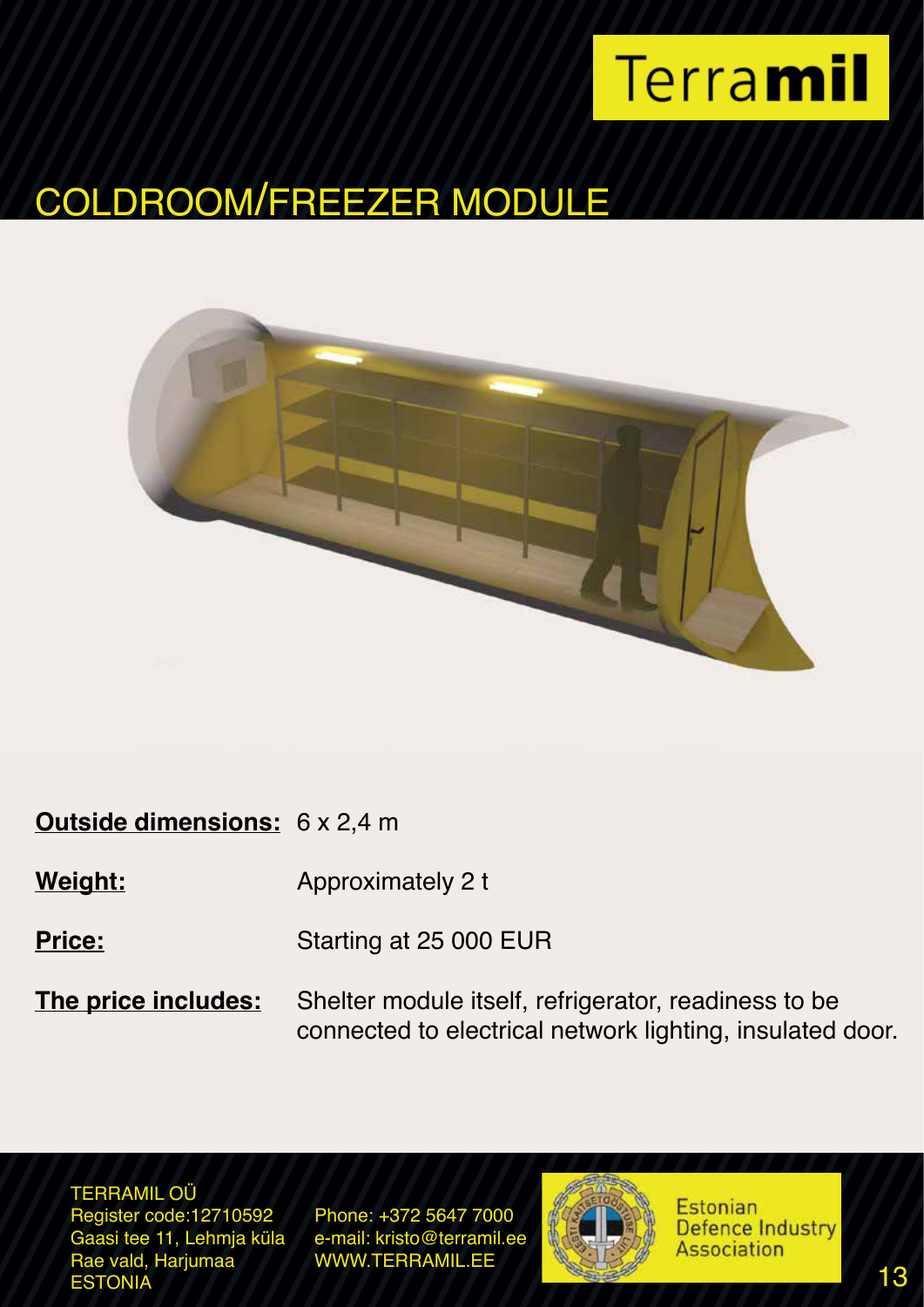

# MORGUE MODULE



### **Outside dimensions:** 6 x 2,4 m

**Weight:** Approximately 2 t

**Price:** Starting at 25 000 EUR

**The price includes:** Shelter module itself, refrigerator, readiness to be connected to electrical network, lighting, insulated door.

TERRAMIL OÜ Register code:12710592 Phone: +372 5647 7000<br>Gaasi tee 11, Lehmia küla e-mail: kristo@terramil.ee Gaasi tee 11, Lehmja küla<br>Rae vald, Harjumaa 14 ESTONIA

WWW.TERRAMIL.EE

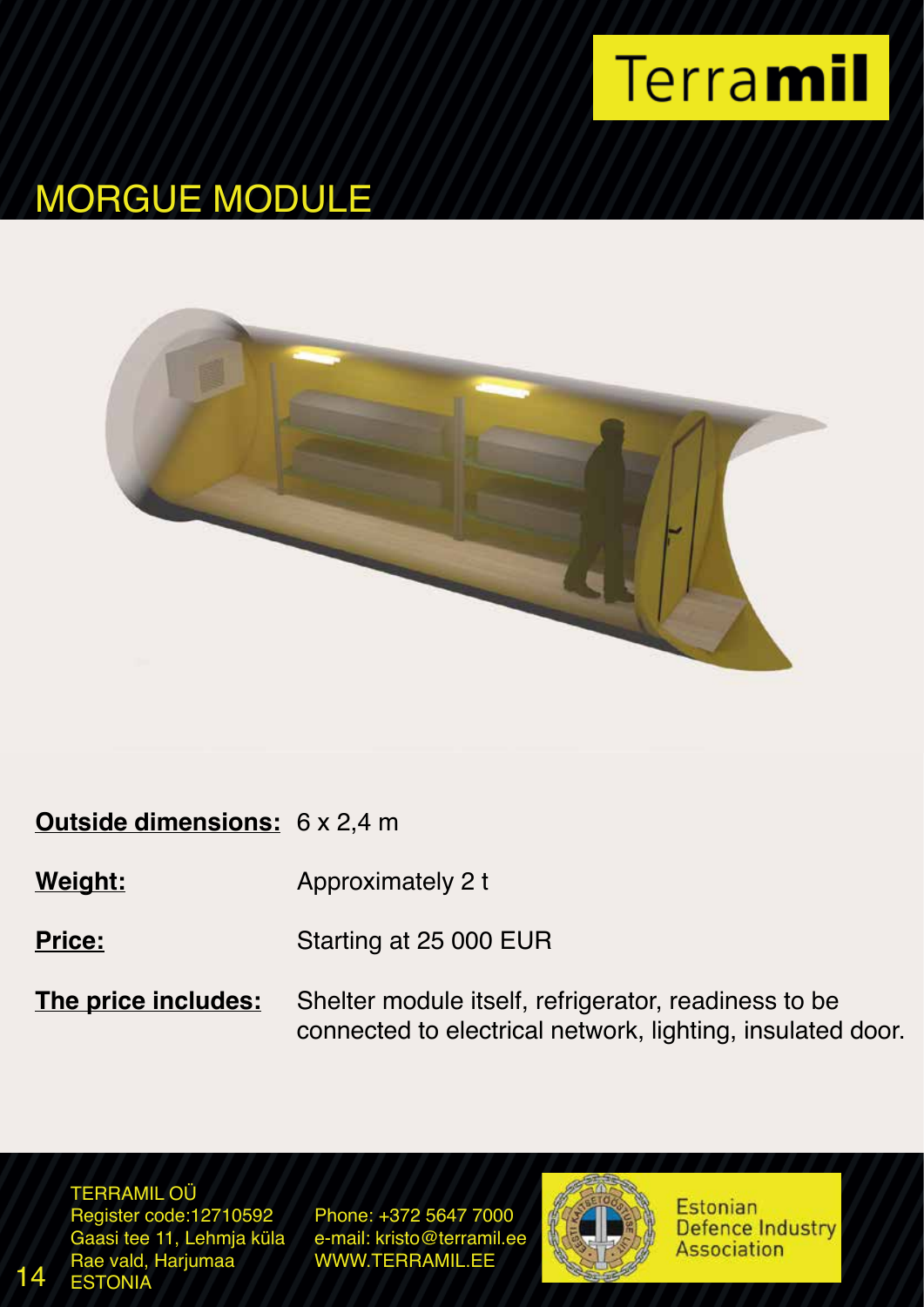

### CORRIDOR MODULE



#### **Outside dimensions:** 6 x 2,4 m

**Weight:** Approximately 2 t

**Price:** Starting at 25 000 EUR

**The price includes:** Corridor module itself, readiness to be connected to electrical, ventilation, water, sewage networks, lighting, up to 2 connections to special modules.

TERRAMIL OÜ Register code:12710592 Phone: +372 5647 7000<br>Gaasi tee 11, Lehmia küla e-mail: kristo@terramil.ee Gaasi tee 11, Lehmja küla<br>Rae vald, Harjumaa Rae vald, Harjumaa WWW.TERRAMIL.EE<br>ESTONIA ESTONIA 15